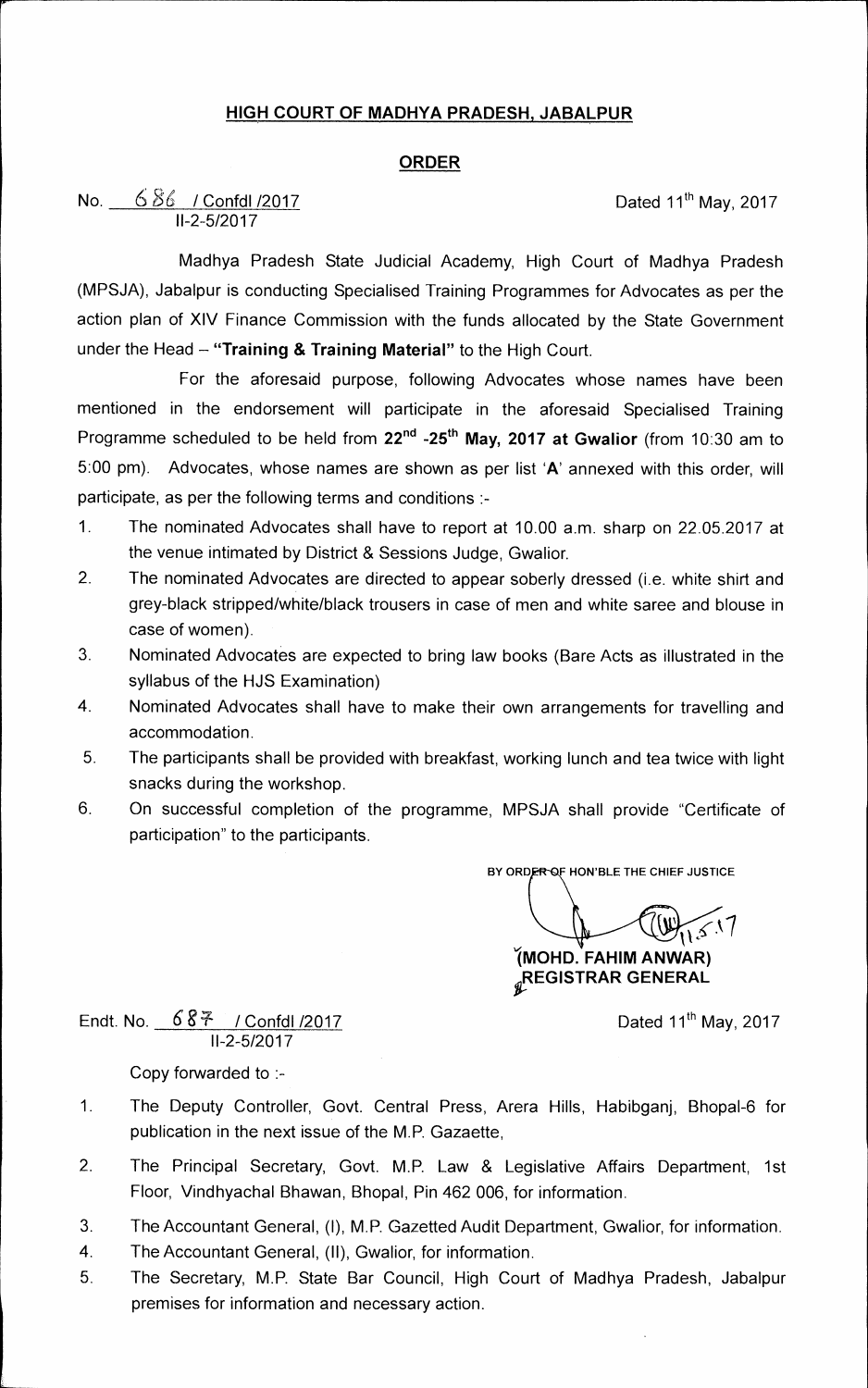- **6. The District & Sessions Judge, Gwalior/ Sheopur/ Datia/ Ashoknagar/ Bhind/ Morena/ Shivpuri/ Guna/ Chhatarpur/ Tikamgarh for intimating the Advocates whose lists were sent by these concerned District Judges and to ensure participation of the Advocates in the Workshop.**
- **7. Registrar (1.T.), High Court of Madhya Pradesh, Jabalpur, for sending copy of order by e-mail to following Judicial Officers:-** 
	- **1. District Judge (Inspection), High Court Premises, Jabalpur/ District Judge (Inspection), J.E.-1, Judges Enclave, Residency Area, lndore-452001/ District Judge (Inspection), 28/B, Race-course Road, Opposite Maila Ground, Gwalior (M.P.), for information.**
	- **2. Principal Registrar, High Court of M.P., Bench lndore, for information**
	- **3. Principal Registrar, High Court of M.P., Bench at Gwalior, New High Court Building, City Centre, Gwalior, for information.**
	- **4. Member Secretary, M.P. State Legal Services Authority, 574, South Civil Lines, Jabalpur, for information.**
	- **5. Principal Registrar (Vigilance)/ (Judicial)/ (I.L.R. & Examination), High Court of M.P., Jabalpur, for information.**
	- **6. Registrar (Exam & Labour Judiciary)/ (District Establishment)/ (VL.)/ (Judicial-II)/ (Judicial-1)! District Judge (Inspection)/ Officer on Special Duty/ Registrar/Secretary, High Court Legal Service Committee/ (Administration), High Court of Madhya Pradesh, Jabalpur, for information.**
	- **7. Director Incharge/O.S.D./Deputy Director, Madhya Pradesh State Judicial Academy, First Floor, M.P.S.J.A. Building, Jabalpur for information.**
- **8. Registrar (E.)/ Accounts Officer/ Budget Officer/ Joint Registrar (Protocol)/ Deputy Registrar (Judicial), High Court of Madhya Pradesh, Jabalpur, for information.**
- **9. Registrar-cum-P.P.S. to Hon'ble the Chief Justice, High Court of Madhya Pradesh, Jabalpur, for placing the same before Hon'ble the Chief Justice for kind information.**
- 10. P.S. to Hon'ble Shri Justice **contained a manual container and M.S.**, **Jabalpur, for placing the same before His Lordship for kind information.**
- 11. P.S. to Hon'ble Shri Justice **Constanting the Court of M.P.**, **Bench at Indore, lndore for placing the same before His Lordship for kind information.**
- 12. P.S. to Hon'ble Shri Justice *COUCE COUPS*, High Court of M.P., **Bench at Gwalior, Gwalior for placing the same before His Lordship for kind information.**
- **13. Section Officer, Pension/ Budget/ Assistant (Work)/ Complaint/ Pay Fixation (Gazetted)/ Advance/ Leave (Gazetted)/ Civil Checker/ Criminal Checker/ Principal System Analyst, Computer Section, High Court of M.P., Jabalpur, for information.**
- **14. Deputy Registrar-cum-RS. to the Registrar General, High Court of Madhya Pradesh, Jabalpur, for information.**

**IMOHD. FAHIM AN WAR) ,tEGISTRAR GENERAL**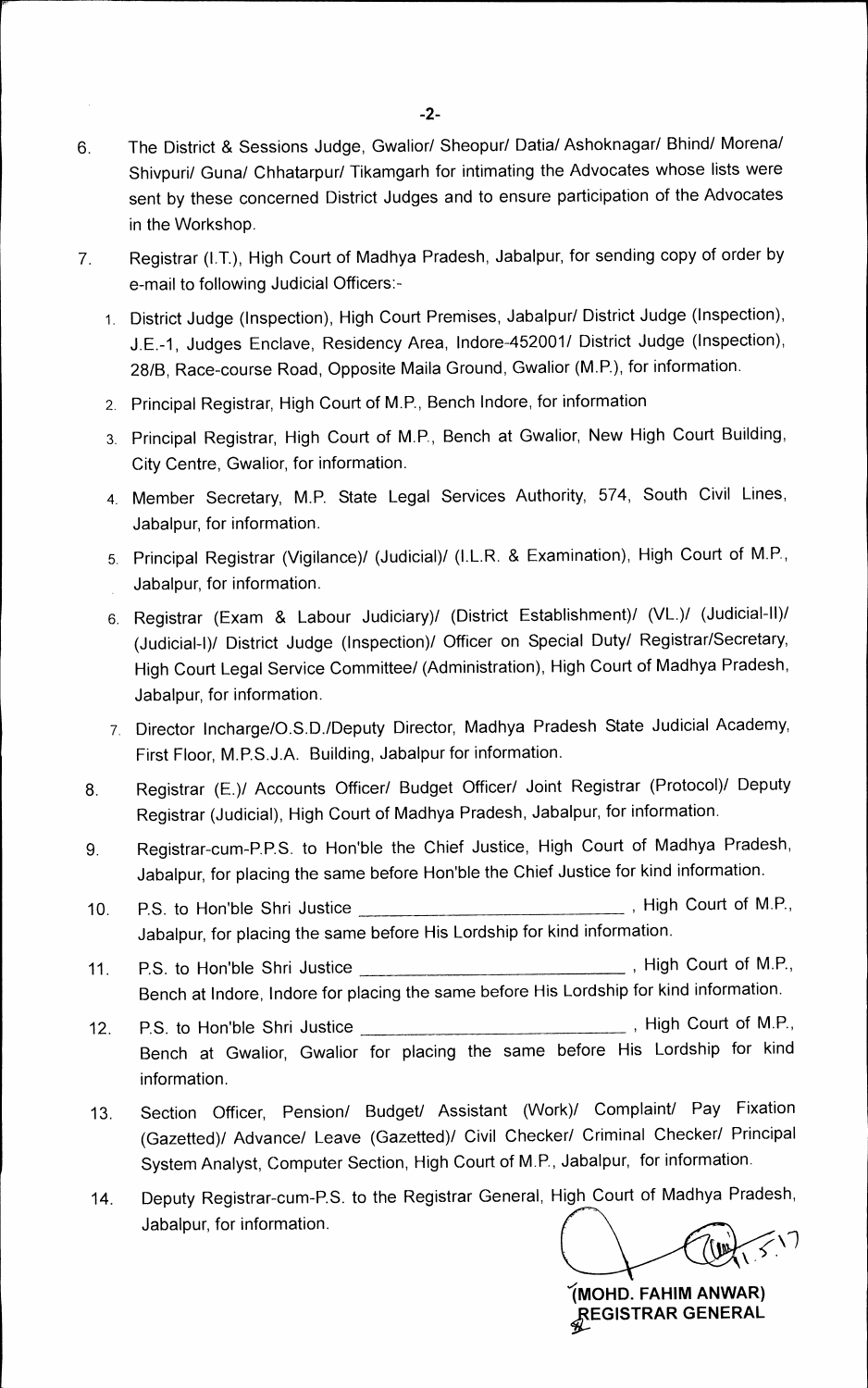$\sim$   $\lambda$ 

 $\mathbf{t}$ 

### **MADHYA PRADESH STATE JUDICIAL ACADEMY, HIGH COURT OF M.P.**

## **WORKSHOP FOR ADVOCATES (VENUE: GWALIOR)**

# **DATE: 22.05.2017 TO 25.05.2017**

|                | UAIE. 22.03.2017 TO 23.03.2017  |                 |                       |
|----------------|---------------------------------|-----------------|-----------------------|
| N <sub>O</sub> | <b>NAME OF ADVOCATES</b>        | <b>PLACE</b>    | <b>ENROLLMENT NO.</b> |
| 1              | SHRI D.D. VERMA                 | <b>SHEOPUR</b>  |                       |
| $\overline{2}$ | SHRI C. C. GUPTA                | <b>SHEOPUR</b>  |                       |
| 3              | SHRI BRAJESH KUMAR SHARMA       | <b>SHEOPUR</b>  |                       |
| 4              | SHRI KULDEEP SINGH TOMAR        | <b>SHEOPUR</b>  |                       |
| 5              | <b>SHRI RAJEDNRA YADAV</b>      | <b>SHEOPUR</b>  |                       |
| 6              | SHRI LOKENDRA SINGH HADA        | <b>SHEOPUR</b>  |                       |
| 7              | SHRI DEVENDRA VIASHYA           | <b>SHEOPUR</b>  |                       |
| 8              | SHRI HARSHVARDHAN DUBEY         | <b>SHEOPUR</b>  |                       |
| 9              | SHRI BHOJRAJ CHAKRADHARI        | <b>SHEOPUR</b>  |                       |
| 10             | <b>SHRI MOHD. ARIF</b>          | <b>SHEOPUR</b>  |                       |
| 11             | <b>SHRI BRIJESH DWIVEDI</b>     | <b>SHIVPURI</b> |                       |
| 12             | <b>SHRI AMIT VERMA</b>          | <b>SHIVPURI</b> |                       |
| 13             | <b>SHRI RAMSINGH LODHI</b>      | <b>SHIVPURI</b> |                       |
| 14             | <b>SHRI HEMANT NANDYA</b>       | <b>SHIVPURI</b> |                       |
| 15             | <b>SHRI VRINDAWAN LODHI</b>     | <b>SHIVPURI</b> |                       |
| 16             | <b>SHRI VIKRAM BHARGAVA</b>     | <b>SHIVPURI</b> |                       |
| 17             | <b>SHRI O.P. BHARGAVA</b>       | <b>SHIVPURI</b> |                       |
| 18             | SHRI SAIYED MANJAR ALI          | <b>SHIVPURI</b> |                       |
| 19             | <b>SHRI VIJAY SINGH YADAV</b>   | SHIVPURI -      |                       |
| 20             | SHRI PRAKASH CHANDRA DHAKAD     | <b>SHIVPURI</b> |                       |
| 21             | SHRI LAXMINARAYAN SHRIVASTAVA   | <b>GUNA</b>     | 1937/2002             |
| 22             | SHRI SURENDRA SINGH RAGHUVANSHI | <b>GUNA</b>     | 1955/2001             |
| 23             | SHRI JAGDISH AGARWAL            | <b>GUNA</b>     | 2071/1995             |
| 24             | SHRI PRAVEEN KUMAR SHRIVASTAVA  | <b>GUNA</b>     | 3234/2002             |
| 25             | SHRI SHYAM SUNDER LITORIYA      | <b>GUNA</b>     | 2221/2004             |
| 26             | SHRI PRASANNA RATHORE           | <b>GUNA</b>     | 3109/2003             |
| 27             | SHRI NARENDRA SINGH RAJPUT      | <b>GUNA</b>     | 2204/2004             |
| 28             | <b>SHRI RAKESH VYAS</b>         | <b>GUNA</b>     | 2247/2004             |
| 29             | SHRI MANOJ SINGH RATHORE        | <b>GUNA</b>     | 725/2011              |
| 30             | SHRI JAGVIR SINGH JARSONIYA     | <b>GUNA</b>     | 1914/2007             |
| 31             | SHRI SANJAY SARVAIYA            | <b>GWALIOR</b>  | 858/1993              |
| 32             | <b>SHRI ARUN BAJPAI</b>         | <b>GWALIOR</b>  | 721/1994              |
| 33             | SHRI HARDAS SHAKYA              | <b>GWALIOR</b>  | 2484/1994             |
| 34             | <b>SHRI BHUSHAN AHUJA</b>       | <b>GWALIOR</b>  | 3322/1996             |
| 35             | SHRI SANJAY SHRIVASTAVA         | <b>GWALIOR</b>  | 2410/1996             |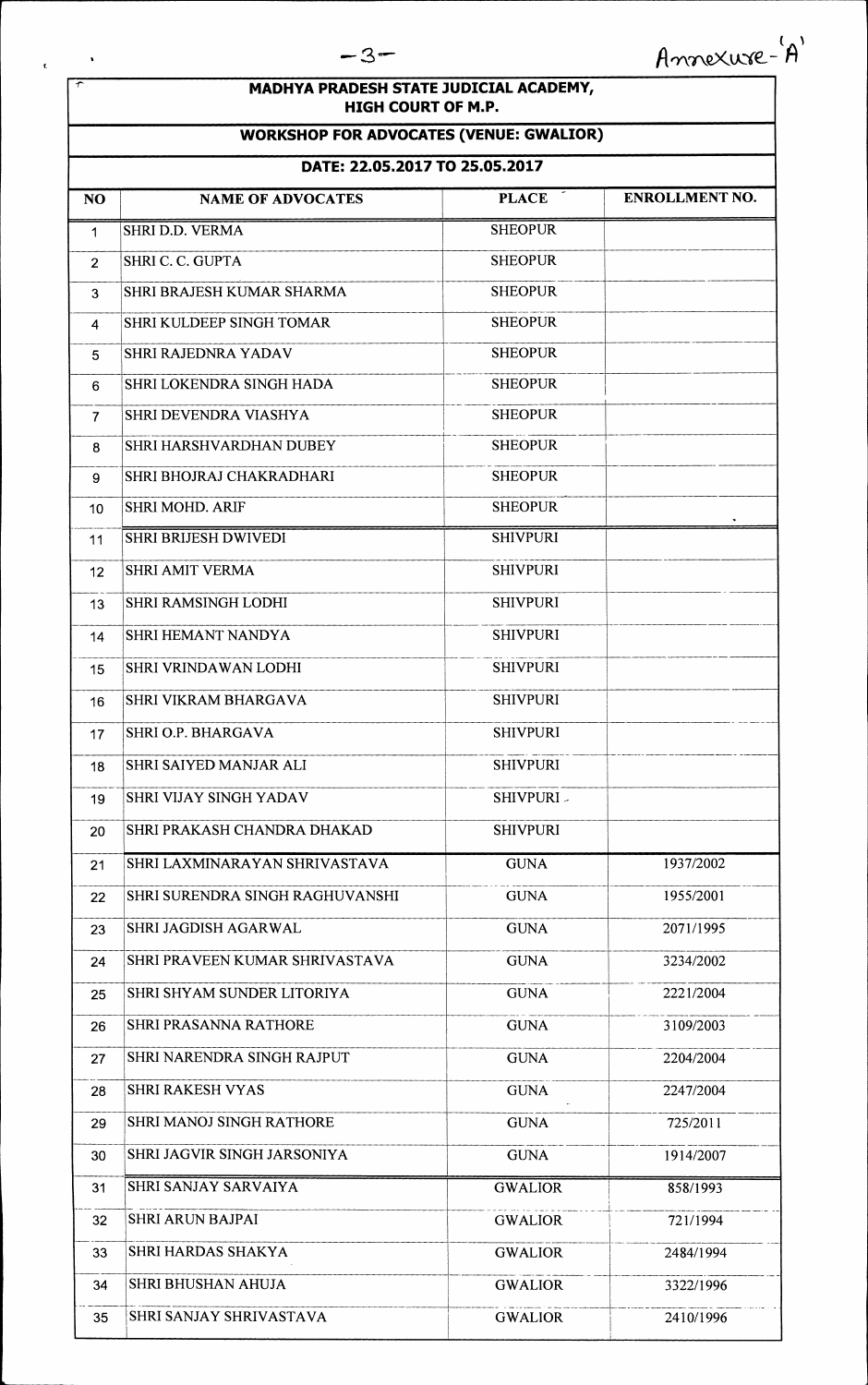| - 4 - |                                |                               |           |  |  |  |  |
|-------|--------------------------------|-------------------------------|-----------|--|--|--|--|
| 36    | SHRI KAILASH NARAYAN PARIHAR   | <b>GWALIOR</b>                | 1911/2000 |  |  |  |  |
| 37    | SHRI GAJENDRA KUMAR BHARGAVA   | <b>GWALIOR</b>                | 1306/2001 |  |  |  |  |
| 38    | <b>SHRI ANURAG BANSAL</b>      | <b>GWALIOR</b>                | 2644/2002 |  |  |  |  |
| 39    | <b>SHRI RAM PATHAK</b>         | <b>GWALIOR</b>                | 44/2004   |  |  |  |  |
| 40    | <b>SHRI RAVINDER KUMAR</b>     | <b>GWALIOR</b>                | 1823/2004 |  |  |  |  |
| 41    | <b>SHRI ASHISH TIWARI</b>      | <b>TIKAMGARH</b>              |           |  |  |  |  |
| 42    | <b>SHRI BRAJ BIHARI YADAV</b>  | TIKAMGARH                     |           |  |  |  |  |
| 43.   | <b>SHRI SURESH MISHRA</b>      | <b>TIKAMGARH</b>              |           |  |  |  |  |
| 44    | SHRI DEEPAK KUSHWAHA           | TIKAMGARH                     |           |  |  |  |  |
| 45    | <b>SHRI SANDEEP KHARE</b>      | TIKAMGARH                     |           |  |  |  |  |
| 46    | <b>SMT. SUSHMA SINGH</b>       | TIKAMGARH                     |           |  |  |  |  |
| 47    | <b>SHRI GAURAV SHRIVASTAVA</b> | TIKAMGARH                     |           |  |  |  |  |
| 48    | <b>SHRI RAMNARAYAN YADAV</b>   | TIKAMGARH                     |           |  |  |  |  |
| 49    | <b>SHRI YOGESH KHARE</b>       | $\bullet$<br><b>TIKAMGARH</b> |           |  |  |  |  |
| 50    | SHRI KRISHAN KANT KHARE        | TIKAMGARH                     |           |  |  |  |  |
| 51    | SHRI SHYAM SINGH YADAV         | <b>MORENA</b>                 |           |  |  |  |  |
| 52    | SHRI MANVENDRA RANA            | <b>MORENA</b>                 |           |  |  |  |  |
| 53    | <b>SHRI MOHAN BANSAL</b>       | <b>MORENA</b>                 |           |  |  |  |  |
| 54    | <b>SHRI SANDEEP MISHRA</b>     | <b>MORENA</b>                 |           |  |  |  |  |
| 55    | <b>SHRI JITENDRA SHARMA</b>    | <b>MORENA</b>                 |           |  |  |  |  |
| 56    | <b>SHRI RAMENDRA GURJAR</b>    | <b>MORENA</b>                 |           |  |  |  |  |
| 57    | SHRI MANISH KUMSHRESHTA        | <b>MORENA</b>                 |           |  |  |  |  |
| 58    | <b>SHRI ARVIND PARASHAR</b>    | <b>MORENA</b>                 |           |  |  |  |  |
| 59    | <b>SHRI RAKESH DUBEY</b>       | <b>MORENA</b>                 |           |  |  |  |  |
| 60    | SHRI UMAKANT RICHHARIA         | <b>MORENA</b>                 |           |  |  |  |  |
| 61    | SHRI LOKENDRA SINGH DANGI      | <b>DATIA</b>                  |           |  |  |  |  |
| 62    | SHRI SUSHANT TIWARI            | <b>DATIA</b>                  |           |  |  |  |  |
| 63    | SHRI AKHILESH SINGH            | <b>DATIA</b>                  |           |  |  |  |  |
| 64    | <b>SHRI ANAND PATWA</b>        | <b>DATIA</b>                  |           |  |  |  |  |
| 65    | SHRI DEVENDRA SHARMA           | <b>DATIA</b>                  |           |  |  |  |  |
| 66    | SHRI RAVINDRA PUROHIT          | <b>DATIA</b>                  |           |  |  |  |  |
| 67    | SHRI RAVISHANKAR SHARMA        | <b>DATIA</b>                  |           |  |  |  |  |
| 68    | SHRI MUKESH YADAV              | <b>DATIA</b>                  |           |  |  |  |  |
| 69    | SHRI RADHA BALLABH MISHRA      | <b>DATIA</b>                  |           |  |  |  |  |
| 70    | SHRI DILIP KUMAR SONI.         | <b>DATIA</b>                  |           |  |  |  |  |
| 71    | SHRI SURENDRA SINGH RAJPUT     | <b>ASHOKNAGAR</b>             |           |  |  |  |  |
| 72    | <b>SHRI RAFEEK KHAN</b>        | <b>ASHOKNAGAR</b>             |           |  |  |  |  |
| 73    | <b>SMT. MUKTI PARMAR</b>       | <b>ASHOKNAGAR</b>             |           |  |  |  |  |
|       |                                |                               |           |  |  |  |  |

yi!